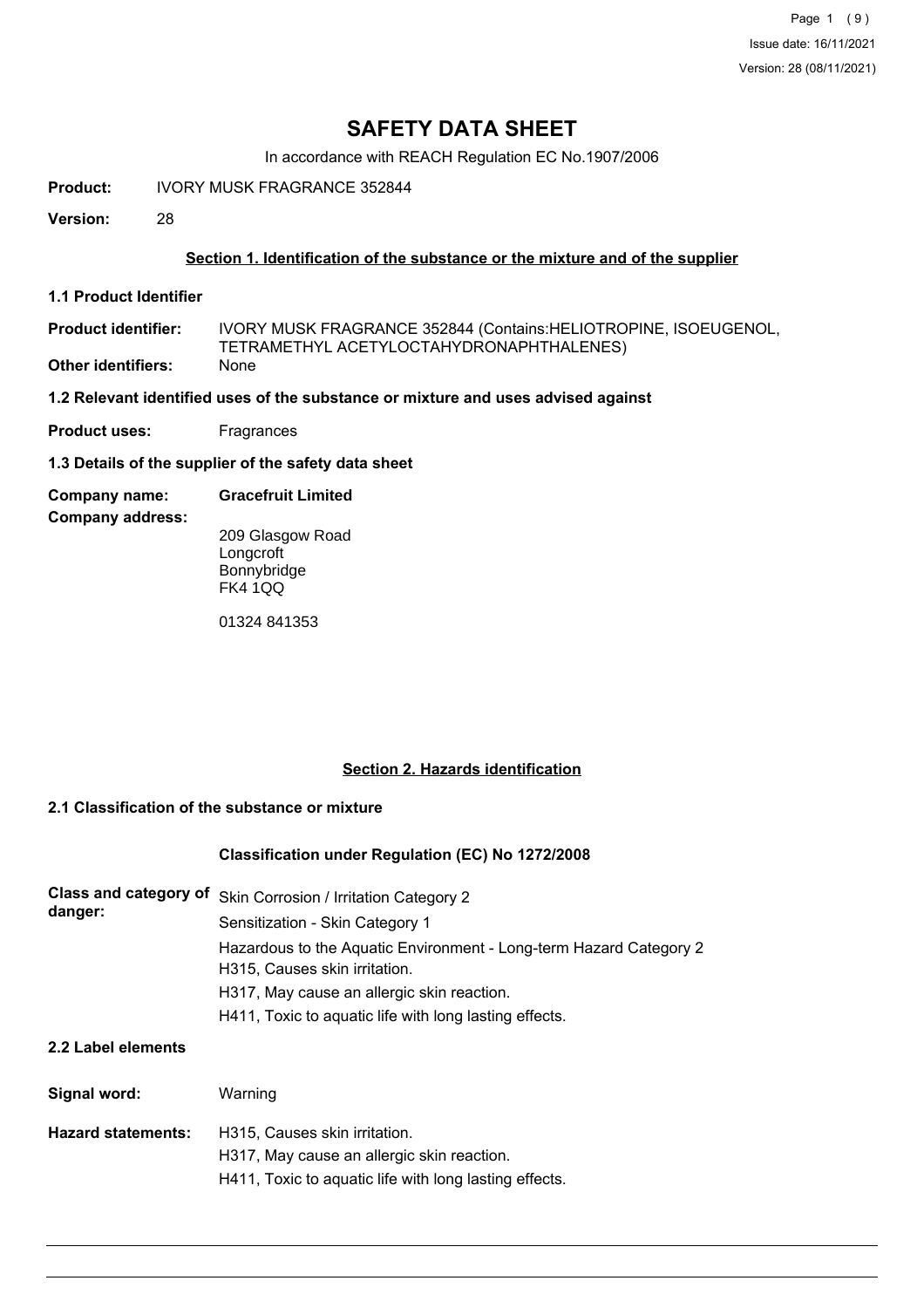## **SAFETY DATA SHEET**

In accordance with REACH Regulation EC No.1907/2006

**Product:** IVORY MUSK FRAGRANCE 352844

**Version:** 28

EUH208, Contains ALPHA-ISOMETHYL IONONE, BENZYL SALICYLATE. May produce an allergic reaction. **Supplemental Information:**

**Precautionary statements:**

P261, Avoid breathing vapour or dust.

P264, Wash hands and other contacted skin thoroughly after handling.

- P272, Contaminated work clothing should not be allowed out of the workplace.
- P273, Avoid release to the environment.
- P280, Wear protective gloves/eye protection/face protection.

P302/352, IF ON SKIN: Wash with plenty of soap and water.

- P333/313, If skin irritation or rash occurs: Get medical advice/attention.
- P362, Take off contaminated clothing and wash before reuse.
- P391, Collect spillage.

P501, Dispose of contents/container to approved disposal site, in accordance with local regulations.



**Pictograms:**

**Other hazards:** Hydrocarbon Concentration %: 0.001%

## **Section 3. Composition / information on ingredients**

## **3.2 Mixtures**

## **Contains:**

| <b>Name</b>                                                                                    | <b>CAS</b>                 | <b>EC</b>                                           | <b>REACH Registration</b><br>No. | $\%$        | <b>Classification for</b><br>(CLP) 1272/2008 |
|------------------------------------------------------------------------------------------------|----------------------------|-----------------------------------------------------|----------------------------------|-------------|----------------------------------------------|
| <b>ITETRAMETHYL</b><br>ACETYLOCTAHYDRON68155-66-8.<br><b>IAPHTHALENES</b>                      | 54464-57-2,<br>68155-67-9  | 259-174-3,<br>268-978-3.<br>268-979-9,<br>915-730-3 | 01-2119489989-04-xxxx            | 10-<20%     | SCI 2-SS 1B-EH C1;<br>H315-H317-H410.-       |
| 1,3,4,6,7,8<br><b>HEXAHYDRO-</b><br>[4,6,6,7,8,8]<br><b>HEXAMETHYLINDENO</b><br>$[5,6-C]PYRAN$ | 1222-05-5                  | 214-946-9                                           | 01-2119488227-29-xxxx            | $1 - 5%$    | EH A1-EH C1:H410 .-                          |
| <b>IVANILLIN</b>                                                                               | 121-33-5                   | 204-465-2                                           |                                  | 1-<5%       | EDI 2:H319 -                                 |
| <b>OXACYCLOHEXADEC</b><br><b>IEN-2-ONE</b>                                                     | 34902-57-3.<br>111879-80-2 | 422-320-3                                           | 01-0000016883-62-xxxx            | $1 - 5%$    | EH A1-EH C1:H410 .-                          |
| <b>HELIOTROPINE</b>                                                                            | 120-57-0                   | 204-409-7                                           |                                  | 1-<5%       | <b>ISS 1B:H317.-</b>                         |
| <b>IBENZYL SALICYLATE</b>                                                                      | 118-58-1                   | 204-262-9                                           |                                  | $0.1 - 1\%$ | <b>SS 1B-EH C3: H317-</b><br>H412.-          |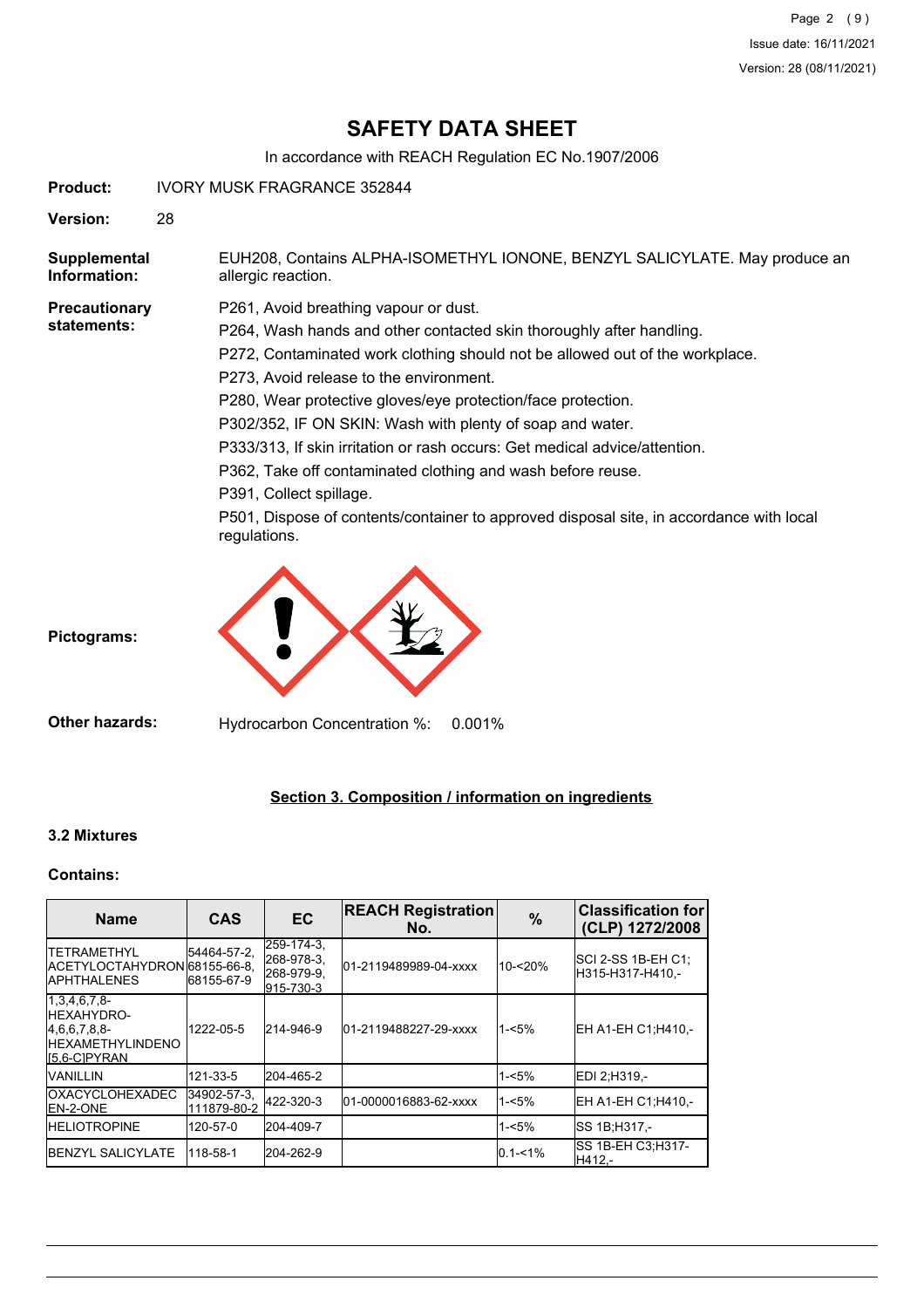Page 3 (9) Issue date: 16/11/2021 Version: 28 (08/11/2021)

## **SAFETY DATA SHEET**

In accordance with REACH Regulation EC No.1907/2006

**Product:** IVORY MUSK FRAGRANCE 352844

### **Version:** 28

| <b>IISOEUGENOL</b>                        | $ 97-54-1$ | 202-590-7 | $0.1 - 1\%$ | <b>ATO 4-ATD 4-ATI 4-</b><br>ISCI 2-EDI 2-SS 1A-<br><b>STO-SE 3(RI); H302-</b><br>IH312-H315-H317-<br>H319-H332-H335.- |
|-------------------------------------------|------------|-----------|-------------|------------------------------------------------------------------------------------------------------------------------|
| <b>IALPHA-ISOMETHYL</b><br><b>IIONONE</b> | 127-51-5   | 204-846-3 | $0.1 - 1\%$ | <b>ISS 1B-EH C2:H317-</b><br>H411.-                                                                                    |

## **Substances with Community workplace exposure limits:**

| Name                      | CAS     | — с<br>c. | %    |
|---------------------------|---------|-----------|------|
| <b>IDIETHYL PHTHALATE</b> | 84-66-2 | 201-550-6 | -<5% |

**Substances that are persistent, bioaccumulative and toxic or very persistent and very bioaccumulative, greater than 0.1%:**

Not Applicable

## **Section 4. First-aid measures**

## **4.1 Description of first aid measures**

IF ON SKIN: Wash with plenty of soap and water.

## **4.2 Most important symptoms and effects, both acute and delayed**

Causes skin irritation.

May cause an allergic skin reaction.

## **4.3 Indication of any immediate medical attention and special treatment needed**

None expected, see Section 4.1 for further information.

## **SECTION 5: Firefighting measures**

## **5.1 Extinguishing media**

Suitable media: Carbon dioxide, Dry chemical, Foam.

#### **5.2 Special hazards arising from the substance or mixture**

In case of fire, may be liberated: Carbon monoxide, Unidentified organic compounds.

## **5.3 Advice for fire fighters:**

In case of insufficient ventilation, wear suitable respiratory equipment.

## **Section 6. Accidental release measures**

## **6.1 Personal precautions, protective equipment and emergency procedures:**

Avoid inhalation. Avoid contact with skin and eyes. See protective measures under Section 7 and 8.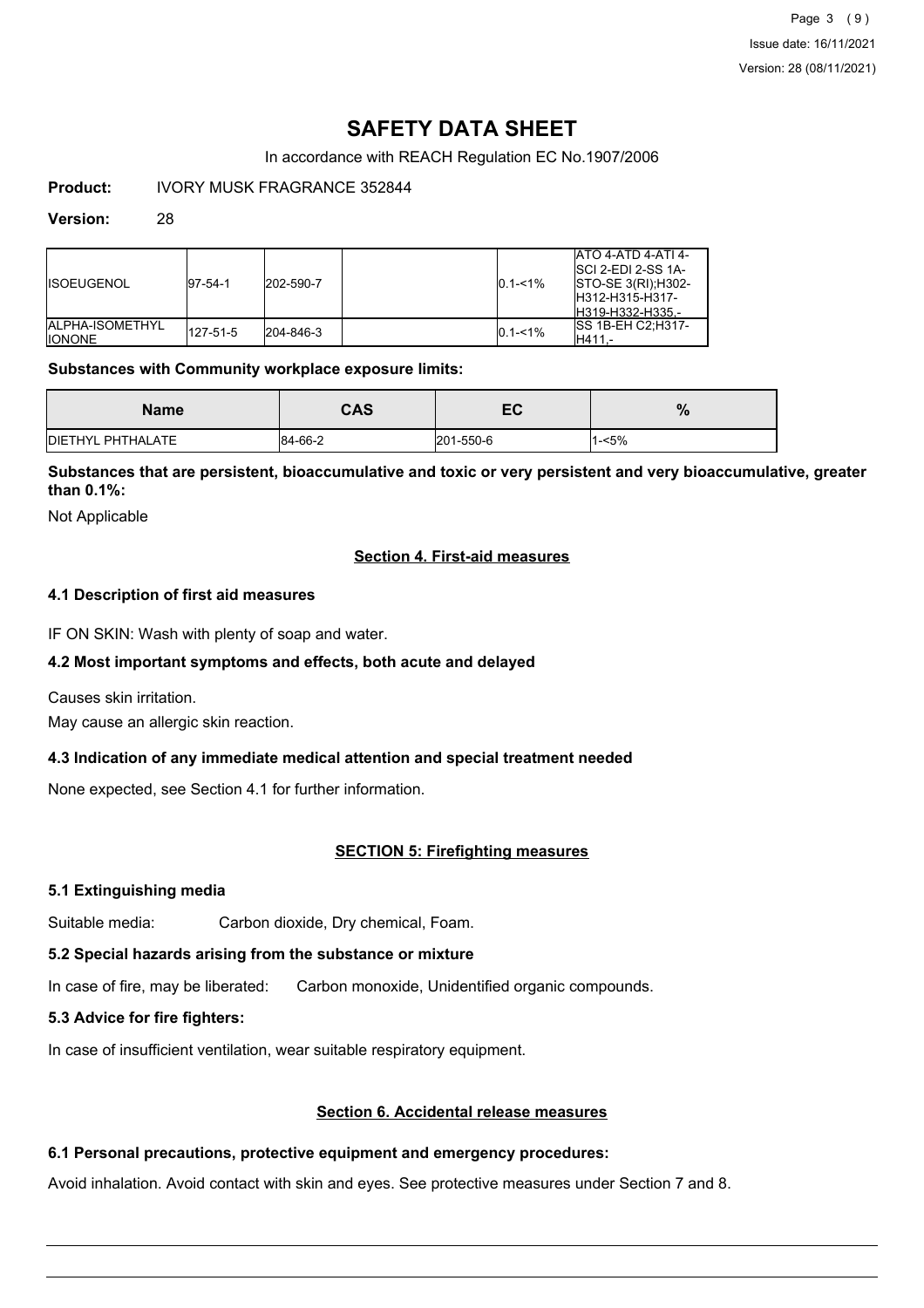Page 4 (9) Issue date: 16/11/2021 Version: 28 (08/11/2021)

## **SAFETY DATA SHEET**

In accordance with REACH Regulation EC No.1907/2006

**Product:** IVORY MUSK FRAGRANCE 352844

**Version:** 28

### **6.2 Environmental precautions:**

Keep away from drains, surface and ground water, and soil.

#### **6.3 Methods and material for containment and cleaning up:**

Remove ignition sources. Provide adequate ventilation. Avoid excessive inhalation of vapours. Contain spillage immediately by use of sand or inert powder. Dispose of according to local regulations.

#### **6.4 Reference to other sections:**

Also refer to sections 8 and 13.

## **Section 7. Handling and storage**

#### **7.1 Precautions for safe handling:**

Keep away from heat, sparks, open flames and hot surfaces. - No smoking. Use personal protective equipment as required. Use in accordance with good manufacturing and industrial hygiene practices. Use in areas with adequate ventilation Do not eat, drink or smoke when using this product.

#### **7.2 Conditions for safe storage, including any incompatibilities:**

Store in a well-ventilated place. Keep container tightly closed. Keep cool. Ground/bond container and receiving equipment. Use explosion-proof electrical, ventilating and lighting equipment. Use only non-sparking tools. Take precautionary measures against static discharge.

## **7.3 Specific end use(s):**

Fragrances: Use in accordance with good manufacturing and industrial hygiene practices.

## **Section 8. Exposure controls/personal protection**

#### **8.1 Control parameters**

Workplace exposure limits:

| Ingredient                          | <b>CAS</b> | EC.       | <b>Description</b>                                   | Value |
|-------------------------------------|------------|-----------|------------------------------------------------------|-------|
| <b>DIETHYL PHTHALATE</b><br>84-66-2 |            | 201-550-6 | Long-term exposure limit (8-hour<br>TWA) (mg/m3)     |       |
|                                     |            |           | Short-term exposure limit (15-<br>$ minute)$ (mg/m3) | 10    |

#### **8.2 Exposure Controls**

## **Eye / Skin Protection**

Wear protective gloves/eye protection/face protection

## **Respiratory Protection**

Ensure adequate and ongoing ventilation is maintained in order to prevent build up of excessive vapour and to ensure occupational exposure limits are adhered to. If appropriate, and depending on your patterns and volumes of use, the following engineering controls may be required as additional protective measures: a) Isolate mixing rooms and other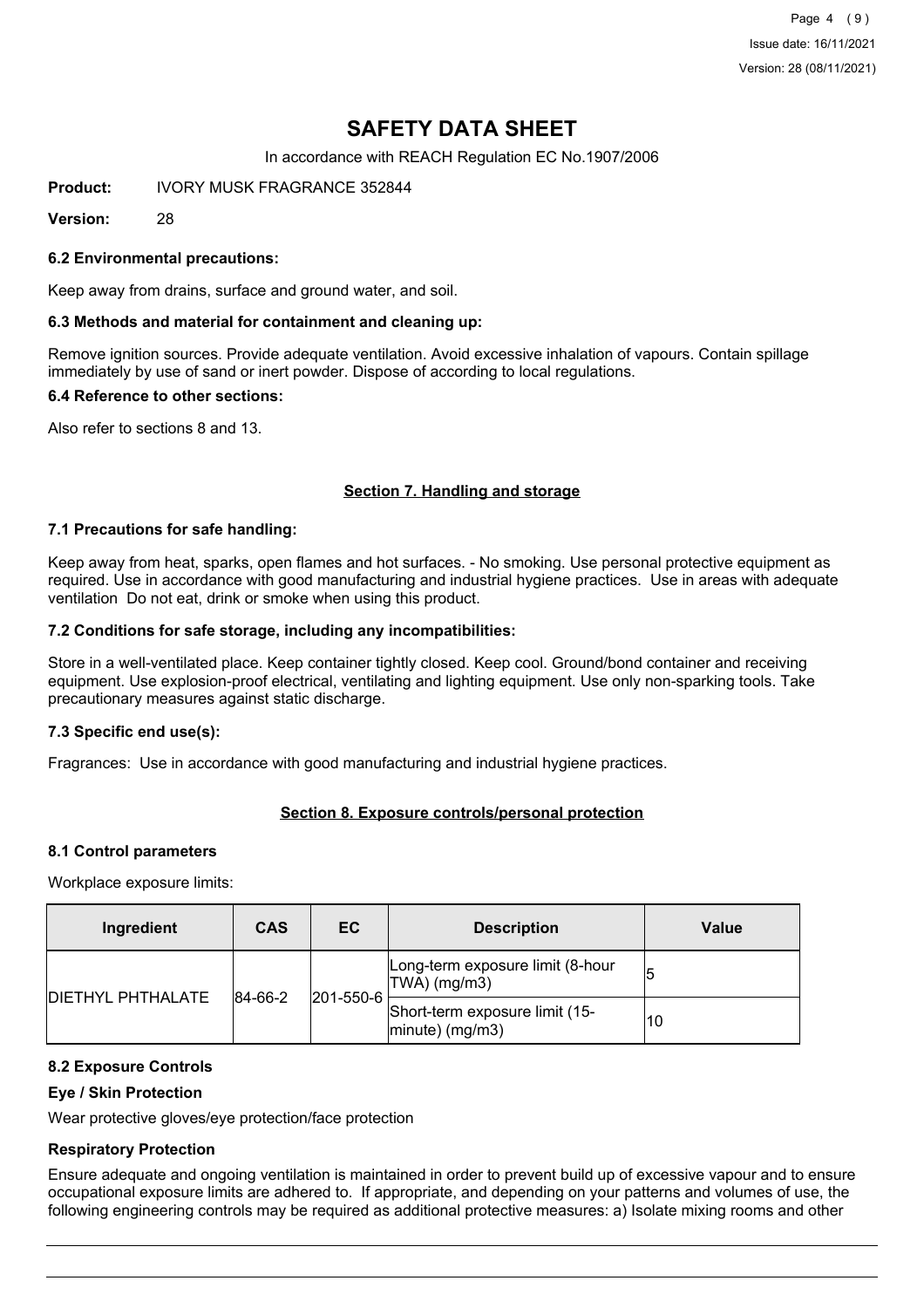## **SAFETY DATA SHEET**

In accordance with REACH Regulation EC No.1907/2006

**Product:** IVORY MUSK FRAGRANCE 352844

#### **Version:** 28

areas where this material is used or openly handled. Maintain these areas under negative air pressure relative to the rest of the plant. b) Employ the use of Personal protective equipment - an approved, properly fitted respirator with organic vapour cartridges or canisters and particulate filters. c) Use local exhaust ventilation around open tanks and other open sources of potential exposures in order to avoid excessive inhalation, including places where this material is openly weighed or measured. In addition, use general dilution ventilation of the work area to eliminate or reduce possible worker exposures. d) Use closed systems for transferring and processing this material.

Also refer to Sections 2 and 7.

#### **Section 9. Physical and chemical properties**

#### **9.1 Information on basic physical and chemical properties**

| Appearance:                                   | Clear colourless to pale yellow liquid       |
|-----------------------------------------------|----------------------------------------------|
| Odour:                                        | Not determined                               |
| <b>Odour threshold:</b>                       | Not determined                               |
| pH:                                           | Not determined                               |
| Melting point / freezing point:               | Not determined                               |
| Initial boiling point / range:                | Not determined                               |
| <b>Flash point:</b>                           | $>$ 100 °C                                   |
| <b>Evaporation rate:</b>                      | Not determined                               |
| Flammability (solid, gas):                    | Not determined                               |
| Upper/lower flammability or explosive limits: | Product does not present an explosion hazard |
| Vapour pressure:                              | Not determined                               |
| Vapour density:                               | Not determined                               |
| <b>Relative density:</b>                      | 1.0210                                       |
| Solubility(ies):                              | Not determined                               |
| Partition coefficient: n-octanol/water:       | Not determined                               |
| <b>Auto-ignition temperature:</b>             | Not determined                               |
| <b>Decomposition temperature:</b>             | Not determined                               |
| <b>Viscosity:</b>                             | Not determined                               |
| <b>Explosive properties:</b>                  | Not expected                                 |
| <b>Oxidising properties:</b>                  | Not expected                                 |
|                                               |                                              |

**9.2 Other information:** None available

## **Section 10. Stability and reactivity**

### **10.1 Reactivity:**

Presents no significant reactivity hazard, by itself or in contact with water.

## **10.2 Chemical stability:**

Good stability under normal storage conditions.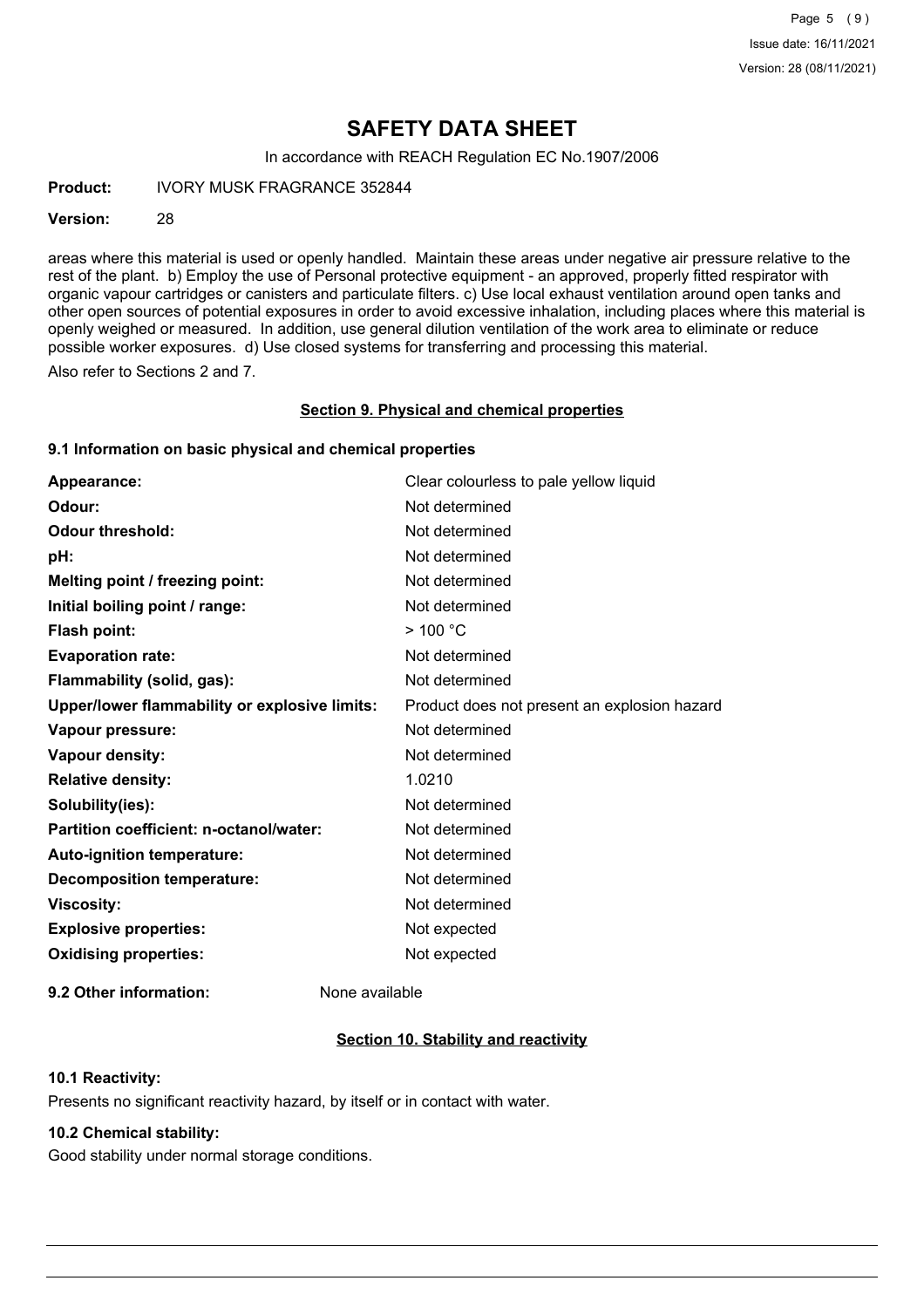Page 6 (9) Issue date: 16/11/2021 Version: 28 (08/11/2021)

## **SAFETY DATA SHEET**

In accordance with REACH Regulation EC No.1907/2006

**Product:** IVORY MUSK FRAGRANCE 352844

**Version:** 28

### **10.3 Possibility of hazardous reactions:**

Not expected under normal conditions of use.

### **10.4 Conditions to avoid:**

Avoid extreme heat.

## **10.5 Incompatible materials:**

Avoid contact with strong acids, alkalis or oxidising agents.

#### **10.6 Hazardous decomposition products:**

Not expected.

## **Section 11. Toxicological information**

#### **11.1 Information on toxicological effects**

This mixture has not been tested as a whole for health effects. The health effects have been calculated using the methods outlined in Regulation (EC) No 1272/2008 (CLP).

| <b>Acute Toxicity:</b>                    | Based on available data the classification criteria are not met. |
|-------------------------------------------|------------------------------------------------------------------|
| <b>Acute Toxicity Oral</b>                | >5000                                                            |
| <b>Acute Toxicity Dermal</b>              | Not Applicable                                                   |
| <b>Acute Toxicity Inhalation</b>          | Not Available                                                    |
| <b>Skin corrosion/irritation:</b>         | Skin Corrosion / Irritation Category 2                           |
| Serious eye damage/irritation:            | Based on available data the classification criteria are not met. |
| <b>Respiratory or skin sensitisation:</b> | Sensitization - Skin Category 1                                  |
| Germ cell mutagenicity:                   | Based on available data the classification criteria are not met. |
| <b>Carcinogenicity:</b>                   | Based on available data the classification criteria are not met. |
| <b>Reproductive toxicity:</b>             | Based on available data the classification criteria are not met. |
| <b>STOT-single exposure:</b>              | Based on available data the classification criteria are not met. |
| <b>STOT-repeated exposure:</b>            | Based on available data the classification criteria are not met. |
| <b>Aspiration hazard:</b>                 | Based on available data the classification criteria are not met. |

# **Information about hazardous ingredients in the mixture**

Not Applicable

Refer to Sections 2 and 3 for additional information.

#### **Section 12. Ecological information**

## **12.1 Toxicity:**

| Toxic to aquatic life with long lasting effects. |               |
|--------------------------------------------------|---------------|
| 12.2 Persistence and degradability:              | Not available |
| 12.3 Bioaccumulative potential:                  | Not available |
| 12.4 Mobility in soil:                           | Not available |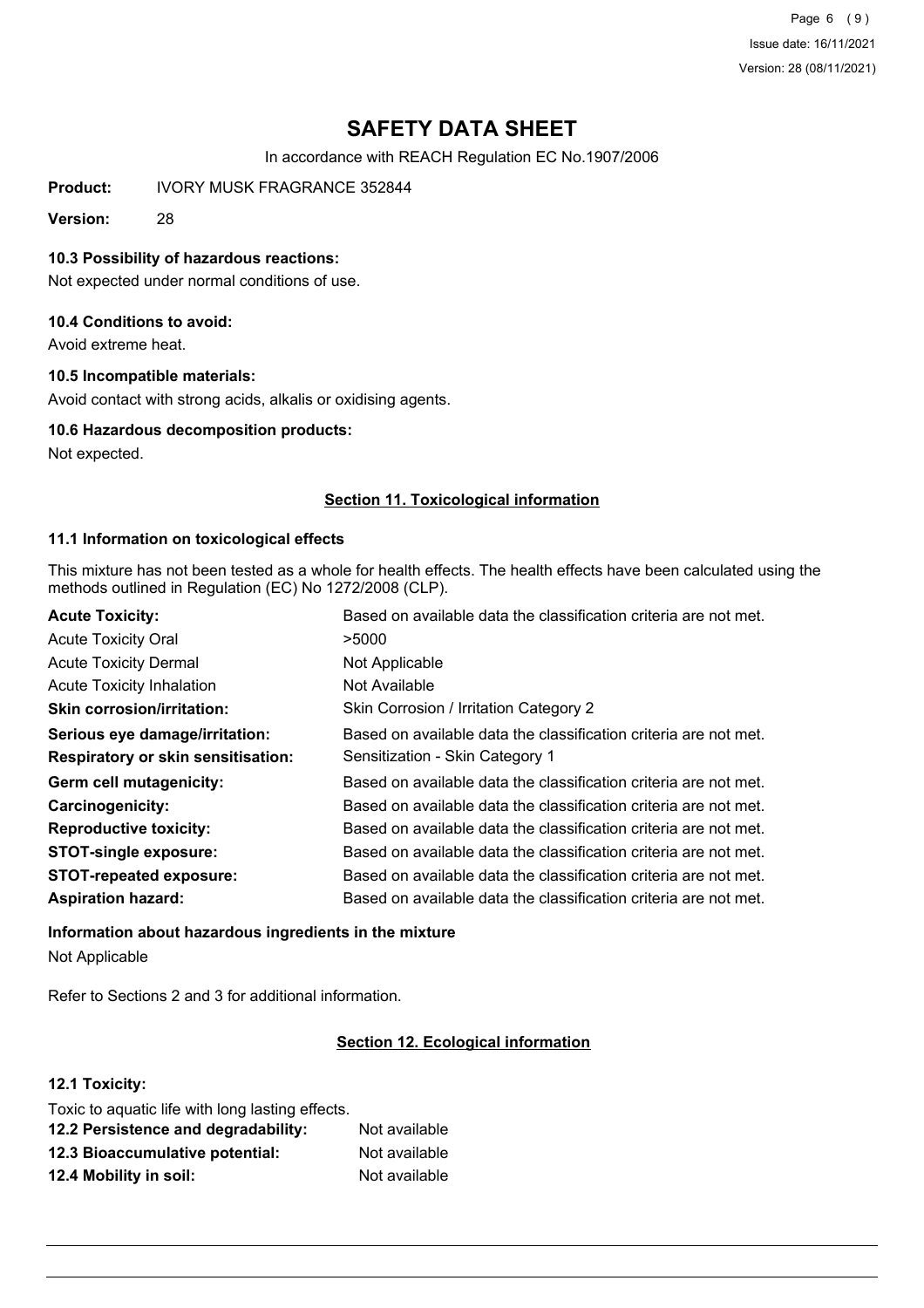Page 7 (9) Issue date: 16/11/2021 Version: 28 (08/11/2021)

## **SAFETY DATA SHEET**

In accordance with REACH Regulation EC No.1907/2006

**Product:** IVORY MUSK FRAGRANCE 352844

**Version:** 28

## **12.5 Results of PBT and vPvB assessment:**

This substance does not meet the PBT/vPvB criteria of REACH, annex XIII.

**12.6 Other adverse effects:** Not available

## **Section 13. Disposal considerations**

## **13.1 Waste treatment methods:**

Dispose of in accordance with local regulations. Avoid disposing into drainage systems and into the environment. Empty containers should be taken to an approved waste handling site for recycling or disposal.

## **Section 14. Transport information**

| 14.1 UN number:                    | UN3082                                                                                                                                                               |
|------------------------------------|----------------------------------------------------------------------------------------------------------------------------------------------------------------------|
| 14.2 UN Proper Shipping Name:      | ENVIRONMENTALLY HAZARDOUS SUBSTANCE, LIQUID, N.O.S.<br>(TETRAMETHYL ACETYLOCTAHYDRONAPHTHALENES, 1,3,4,6,7,8-<br>HEXAHYDRO-4,6,6,7,8,8-HEXAMETHYLINDENO[5,6-C]PYRAN) |
| 14.3 Transport hazard class(es):   | 9                                                                                                                                                                    |
| <b>Sub Risk:</b>                   |                                                                                                                                                                      |
| 14.4. Packing Group:               | Ш                                                                                                                                                                    |
| <b>14.5 Environmental hazards:</b> | This is an environmentally hazardous substance.                                                                                                                      |
| 14.6 Special precautions for user: | None additional                                                                                                                                                      |

**14.7 Transport in bulk according to Annex II of MARPOL73/78 and the IBC Code:**

Not applicable

## **Section 15. Regulatory information**

## **15.1 Safety, health and environmental regulations/legislation specific for the substance or mixture** None additional

## **15.2 Chemical Safety Assessment**

A Chemical Safety Assessment has not been carried out for this product.

## **Section 16. Other information**

| <b>Concentration % Limits:</b>  | EH C2=11.68% EH C3=1.17% SCI 2=66.67% SS 1=2.50% |
|---------------------------------|--------------------------------------------------|
| <b>Total Fractional Values:</b> | EH C2=8.56 EH C3=85.60 SCI 2=1.50 SS 1=40.00     |

#### **Key to revisions:**

Information about hazardous ingredients in the mixture Workplace exposure limits

### **Key to abbreviations:**

| Abbreviation     | Meaning                                |
|------------------|----------------------------------------|
| <b>ATD4</b>      | Acute Toxicity - Dermal Category 4     |
| ATI <sub>4</sub> | Acute Toxicity - Inhalation Category 4 |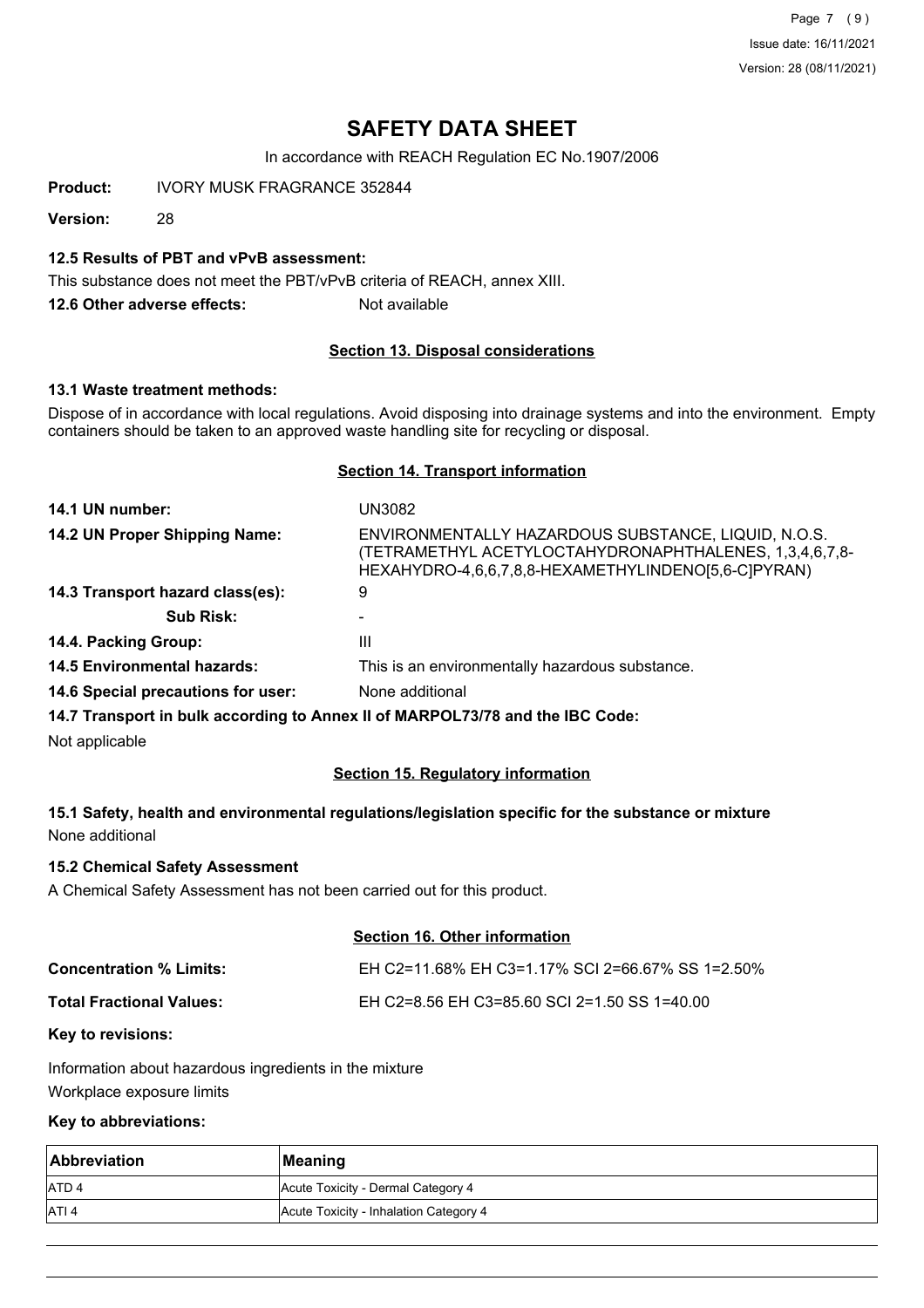Page 8 (9) Issue date: 16/11/2021 Version: 28 (08/11/2021)

## **SAFETY DATA SHEET**

In accordance with REACH Regulation EC No.1907/2006

## **Product:** IVORY MUSK FRAGRANCE 352844

#### **Version:** 28

| ATO <sub>4</sub>  | Acute Toxicity - Oral Category 4                                                                                                    |
|-------------------|-------------------------------------------------------------------------------------------------------------------------------------|
| EDI <sub>2</sub>  | Eye Damage / Irritation Category 2                                                                                                  |
| EH A1             | Hazardous to the Aquatic Environment - Acute Hazard Category 1                                                                      |
| EH C1             | Hazardous to the Aquatic Environment - Long-term Hazard Category 1                                                                  |
| EH <sub>C2</sub>  | Hazardous to the Aquatic Environment - Long-term Hazard Category 2                                                                  |
| EH C <sub>3</sub> | Hazardous to the Aquatic Environment - Long-term Hazard Category 3                                                                  |
| H302              | Harmful if swallowed.                                                                                                               |
| H312              | Harmful in contact with skin.                                                                                                       |
| H315              | Causes skin irritation.                                                                                                             |
| H317              | May cause an allergic skin reaction.                                                                                                |
| H319              | Causes serious eye irritation.                                                                                                      |
| H332              | Harmful if inhaled.                                                                                                                 |
| H335              | May cause respiratory irritation.                                                                                                   |
| H410              | Very toxic to aquatic life with long lasting effects.                                                                               |
| H411              | Toxic to aquatic life with long lasting effects.                                                                                    |
| H412              | Harmful to aquatic life with long lasting effects.                                                                                  |
| P <sub>261</sub>  | Avoid breathing vapour or dust.                                                                                                     |
| P <sub>264</sub>  | Wash hands and other contacted skin thoroughly after handling.                                                                      |
| P270              | Do not eat, drink or smoke when using this product.                                                                                 |
| P271              | Use only outdoors or in a well-ventilated area.                                                                                     |
| P272              | Contaminated work clothing should not be allowed out of the workplace.                                                              |
| P273              | Avoid release to the environment.                                                                                                   |
| P <sub>280</sub>  | Wear protective gloves/eye protection/face protection.                                                                              |
| P301/312          | IF SWALLOWED: call a POISON CENTER or doctor/physician if you feel unwell.                                                          |
| P302/352          | IF ON SKIN: Wash with plenty of soap and water.                                                                                     |
| P304/340          | IF INHALED: Remove victim to fresh air and keep at rest in a position comfortable for breathing.                                    |
| P305/351/338      | IF IN EYES: Rinse cautiously with water for several minutes. Remove contact lenses, if present and easy to<br>do. Continue rinsing. |
| P312              | Call a POISON CENTRE or doctor/physician if you feel unwell.                                                                        |
| P330              | Rinse mouth.                                                                                                                        |
| P333/313          | If skin irritation or rash occurs: Get medical advice/attention.                                                                    |
| P337/313          | If eye irritation persists: Get medical advice/attention.                                                                           |
| P362              | Take off contaminated clothing and wash before reuse.                                                                               |
| P363              | Wash contaminated clothing before reuse.                                                                                            |
| P391              | Collect spillage.                                                                                                                   |
| P403/233          | Store in a well-ventilated place. Keep container tightly closed.                                                                    |
| P405              | Store locked up.                                                                                                                    |
| P501              | Dispose of contents/container to approved disposal site, in accordance with local regulations.                                      |
| SCI <sub>2</sub>  | Skin Corrosion / Irritation Category 2                                                                                              |
| SS 1A             | Sensitization - Skin Category 1A                                                                                                    |
| <b>SS 1B</b>      | Sensitization - Skin Category 1B                                                                                                    |
| STO-SE 3(RI)      | Specific Target Organ Toxicity (Single Exposure) Category 3                                                                         |